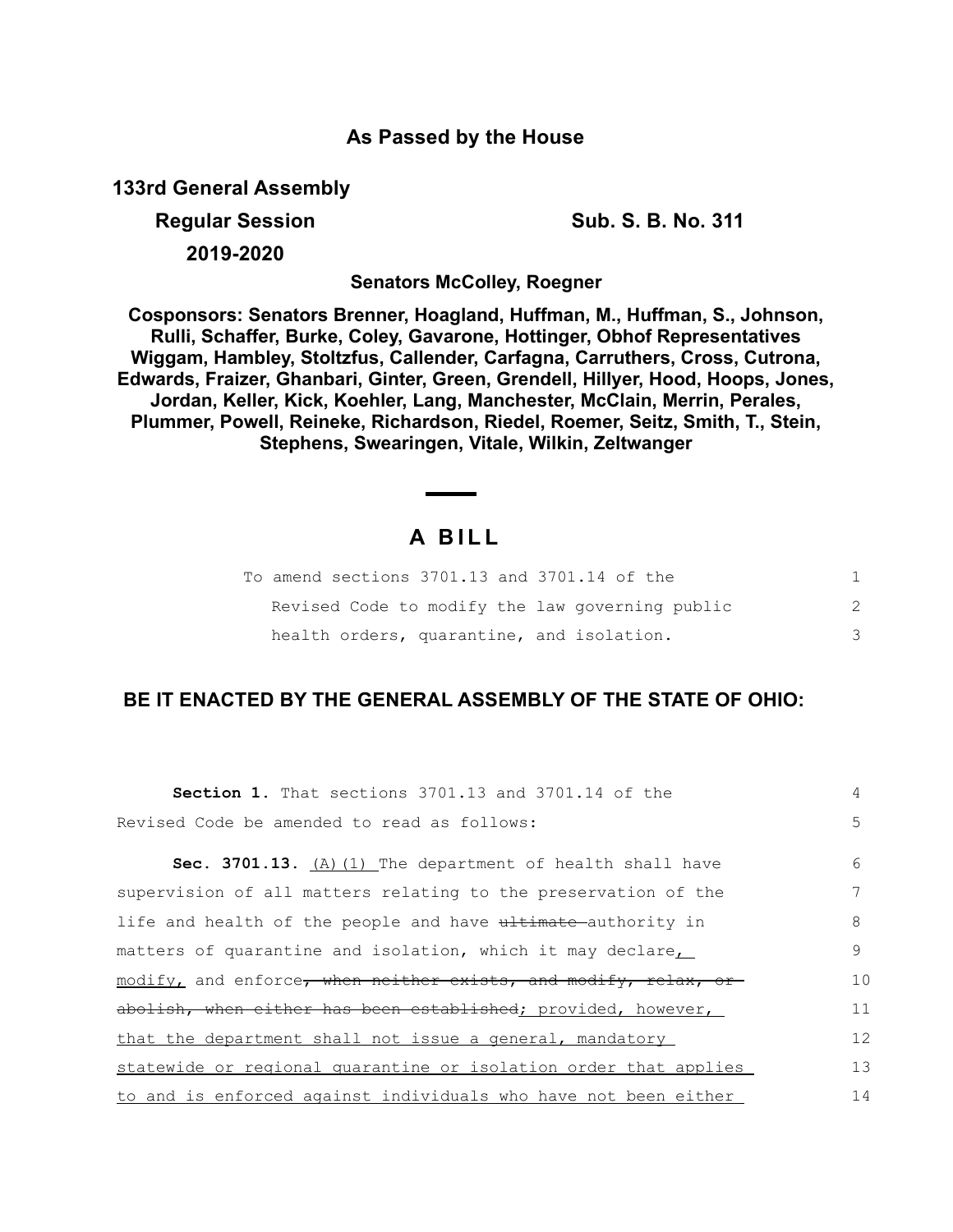| directly exposed to or medically diagnosed with the disease that | 15 |  |
|------------------------------------------------------------------|----|--|
| is the subject of the order. The                                 | 16 |  |
| (2) The department may approve methods of immunization           | 17 |  |
| against the diseases specified in section 3313.671 of the        | 18 |  |
| Revised Code for the purpose of carrying out the provisions of   | 19 |  |
| that section and take such actions as are necessary to encourage | 20 |  |
| vaccination against those diseases.                              | 21 |  |
| The (B) (1) Subject to divisions (B) (2) and (3) of this         | 22 |  |
| section, the department may make special or standing orders or   | 23 |  |
| rules for preventing the use of fluoroscopes for nonmedical      | 24 |  |
| purposes that emit doses of radiation likely to be harmful to    | 25 |  |
| any person, for preventing the spread of contagious or           | 26 |  |
| infectious diseases, for governing the receipt and conveyance of | 27 |  |
| remains of deceased persons, and for such other sanitary matters | 28 |  |
| as are best controlled by a general rule.                        | 29 |  |
| (2) The department shall not make a special or standing          | 30 |  |
| order or rule under division (B) (1) of this section for         | 31 |  |
| preventing the spread of a contagious or infectious disease that | 32 |  |
| has the effect of being a general, mandatory statewide or        | 33 |  |
| regional quarantine or isolation order that applies to and is    | 34 |  |
| enforced against individuals who have not been either directly   | 35 |  |
| exposed to or medically diagnosed with the disease that is the   | 36 |  |
| subject of the order or rule.                                    | 37 |  |
| (3) The general assembly may rescind a special or standing       | 38 |  |
| order or rule issued under division (B) (1) of this section for  | 39 |  |
| preventing the spread of a contagious or infectious disease by   |    |  |
| adopting a concurrent resolution.                                | 41 |  |
| (C) Whenever possible, the department shall work in              | 42 |  |
| cooperation with the health commissioner of a general or city    | 43 |  |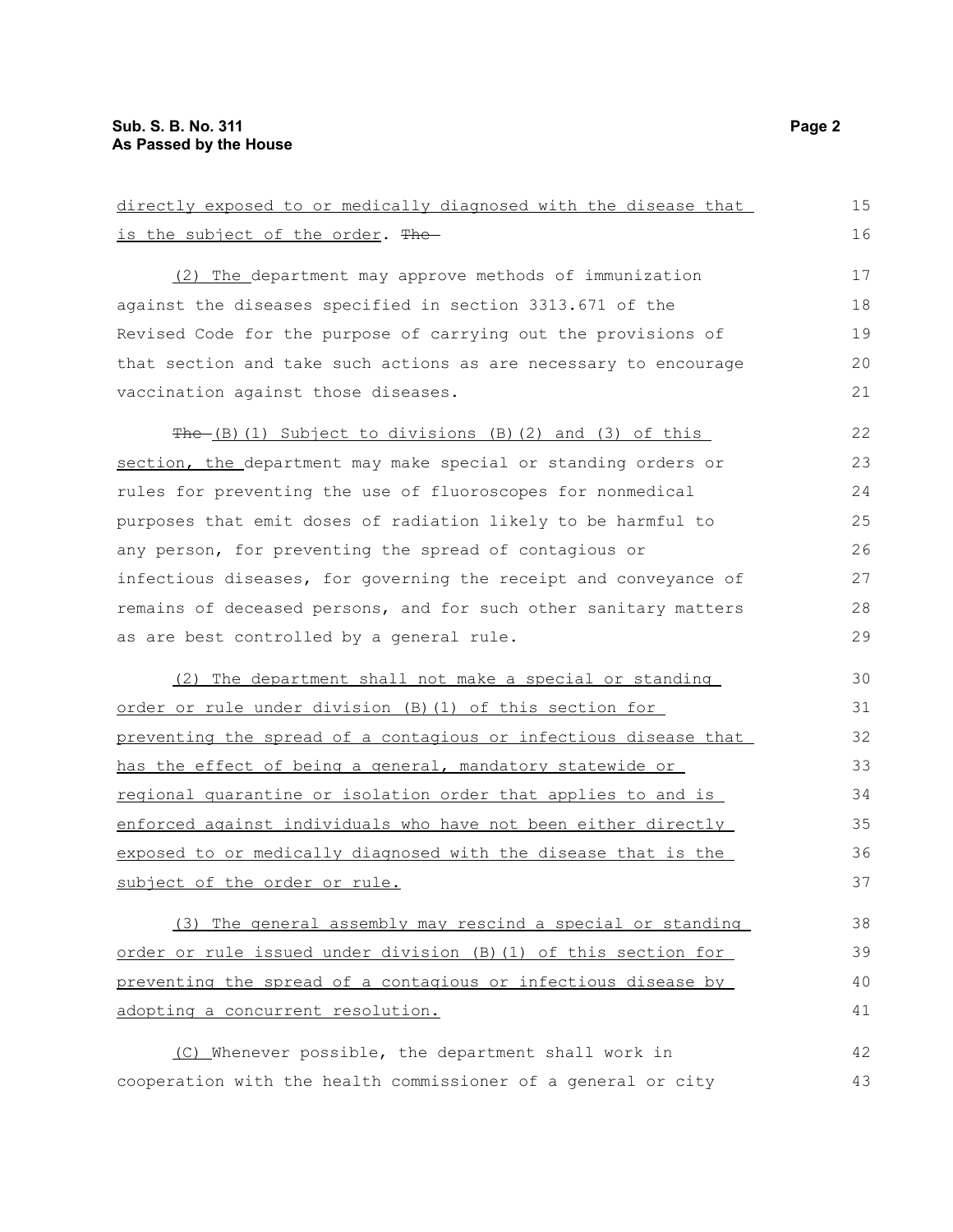#### **Sub. S. B. No. 311 Page 3 As Passed by the House**

health district. The department may make and enforce orders in local matters or reassign substantive authority for mandatory programs from a general or city health district to another general or city health district when an emergency exists, or when the board of health of a general or city health district has neglected or refused to act with sufficient promptness or efficiency, or when such board has not been established as provided by sections 3709.02, 3709.03, 3709.05, 3709.06, 3709.11, 3709.12, and 3709.14 of the Revised Code. In such cases, the necessary expense incurred shall be paid by the general health district or city for which the services are rendered. 44 45 46 47 48 49 50 51 52 53 54 55

The department of health may require general or city health districts to enter into agreements for shared services under section 9.482 of the Revised Code. The department shall prepare and offer to boards of health a model contract and memorandum of understanding that are easily adaptable for use by boards of health when entering into shared services agreements. The department also may offer financial and other technical assistance to boards of health to encourage the sharing of services.

As a condition precedent to receiving funding from the department of health, the director of health may require general or city health districts to apply for accreditation by July 1, 2018, and be accredited by July 1, 2020, by an accreditation body approved by the director. The director of health, by July 1, 2016, shall conduct an evaluation of general and city health district preparation for accreditation, including an evaluation of each district's reported public health quality indicators as provided for in section 3701.98 of the Revised Code. 65 66 67 68 69 70 71 72 73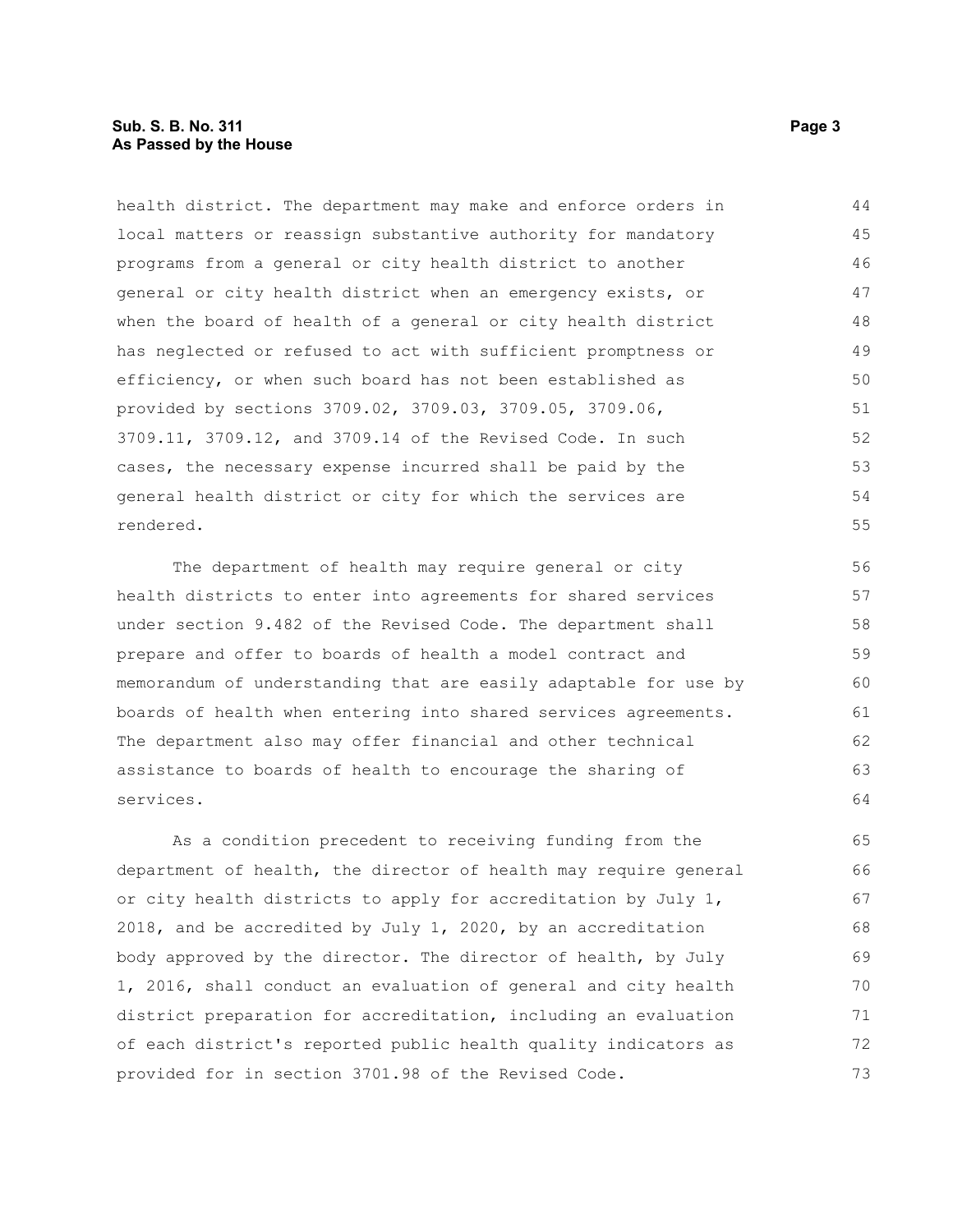#### **Sub. S. B. No. 311 Page 4 As Passed by the House**

(D) The department may make evaluative studies of the nutritional status of Ohio residents, and of the food and nutrition-related programs operating within the state. Every agency of the state, at the request of the department, shall provide information and otherwise assist in the execution of such studies. 74 75 76 77 78 79

Sec. 3701.14. (A) (1) The director of health shall investigate or make inquiry as to the cause of disease or illness, including contagious, infectious, epidemic, pandemic, or endemic conditions, and, subject to division (A)(2) of this section, take prompt action to control and suppress it. The 80 81 82 83 84

The reports of births and deaths, the sanitary conditions and effects of localities and employments, the personal and business habits of the people that affect their health, and the relation of the diseases of man and beast, shall be subjects of study by the director. The director may make and execute orders necessary to protect the people against diseases of lower animals, and shall collect and preserve information in respect to such matters and kindred subjects as may be useful in the discharge of the director's duties, and for dissemination among the people. When-85 86 87 88 89 90 91 92 93 94

When called upon by the state or local governments, or the board of health of a general or city health district, the director shall promptly investigate and report upon the water supply, sewerage, disposal of excreta of any locality, and the heating, plumbing, and ventilation of a public building.

(2) Any action the director takes under division (A)(1) of this section to control or suppress a disease or illness shall not have the effect of being a general, mandatory statewide or regional quarantine or isolation order that applies to and is 100 101 102 103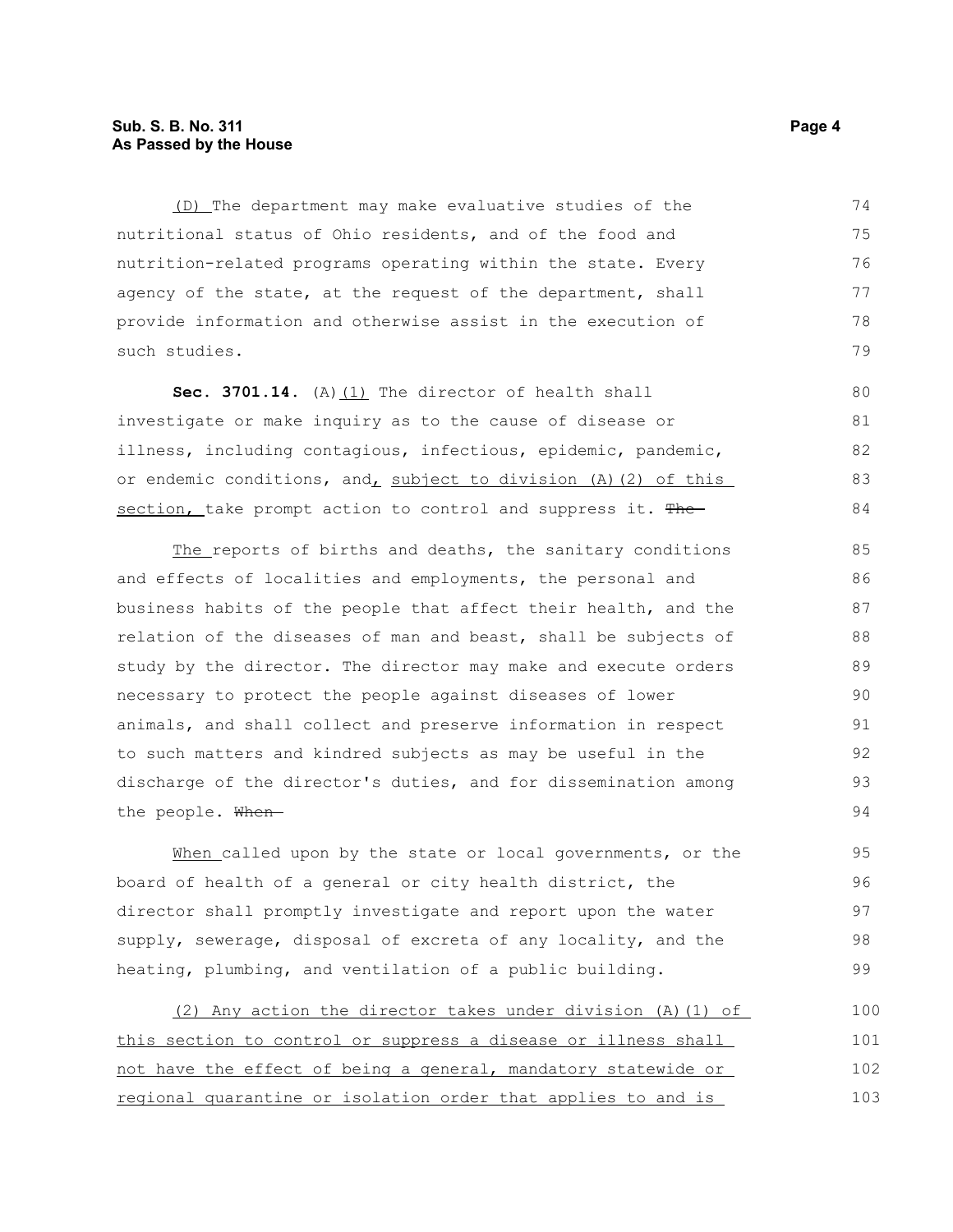| enforced against individuals who have not been either directly   | 104 |
|------------------------------------------------------------------|-----|
| exposed to or medically diagnosed with the disease or illness    | 105 |
| that is the subject of the director's action.                    | 106 |
| (B) Information obtained during an investigation or              | 107 |
| inquiry that the director currently is conducting pursuant to    | 108 |
| division (A) of this section and that is not yet complete is     | 109 |
| confidential during the course of that investigation or inquiry  | 110 |
| and shall not be released except pursuant to division (D) or (J) | 111 |
| of this section or under one of the following conditions:        | 112 |
| (1) The confidential information is released pursuant to a       | 113 |
| search warrant or subpoena issued by or at the request of a      | 114 |
| grand jury or prosecutor, as defined in section 2935.01 of the   | 115 |
| Revised Code.                                                    | 116 |
| (2) The director has entered into a written agreement to         | 117 |
| share or exchange the information with a person or government    | 118 |
| entity, and that agreement requires the person or entity to      | 119 |
| comply with the confidentiality requirements established under   | 120 |
| this section.                                                    | 121 |
| (3) The information is contained in a preliminary report         | 122 |
| released by the director pursuant to division (G)(1) of this     | 123 |
| section.                                                         | 124 |
| (C) Division (B) of this section applies during any              | 125 |
| investigation or inquiry the director makes pursuant to division | 126 |
| (A) of this section, notwithstanding any other provision of the  | 127 |
| Revised Code that establishes the manner of maintaining          | 128 |
| confidentiality or the release of information, except that the   | 129 |
| confidentiality and release of protected health information      | 130 |
| under section 3701.17 of the Revised Code is governed by that    | 131 |
| section.                                                         | 132 |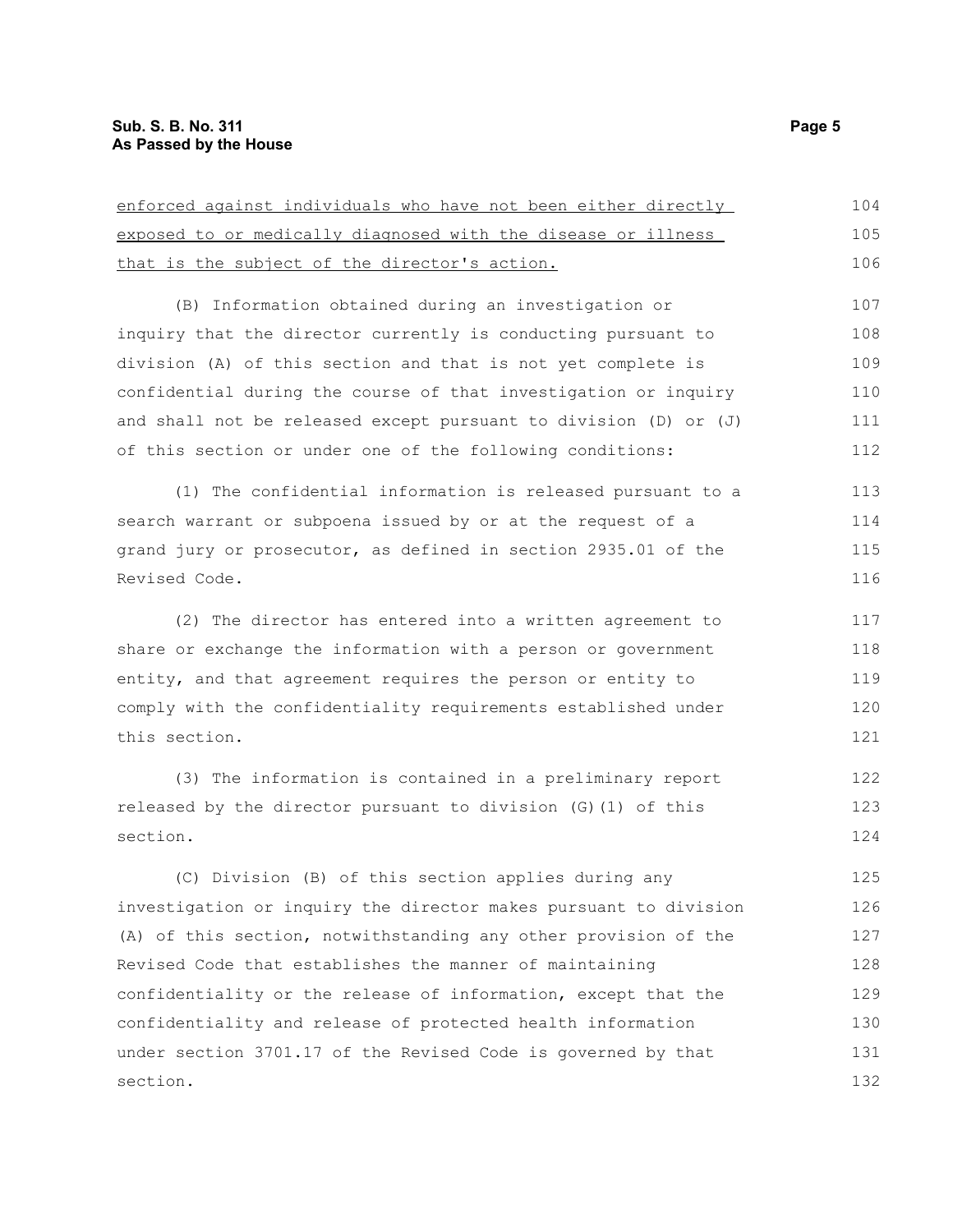#### **Sub. S. B. No. 311 Page 6 As Passed by the House**

(D) Nothing in this section bars the release of information that is in summary, statistical, or aggregate form and that does not identify a person. Information that is in summary, statistical, or aggregate form and that does not identify a person is a public record under section 149.43 of the Revised Code. 133 134 135 136 137 138

(E) Nothing in this section authorizes the director to conduct an independent criminal investigation without the consent of each local law enforcement agency with jurisdiction to conduct the criminal investigation. 139 140 141 142

(F) Except for information released pursuant to division (G) or (J) of this section, any disclosure pursuant to this section shall be in writing and accompanied by a written statement that includes the following or substantially similar language: "This information has been disclosed to you from confidential records protected from disclosure by state law. If this information has been released to you in other than a summary, statistical, or aggregate form, you shall make no further disclosure of this information without the specific, written, and informed release of the person to whom it pertains, or as otherwise permitted by state law. A general authorization for the release of medical or other information is not sufficient for the release of information pursuant to this section." 143 144 145 146 147 148 149 150 151 152 153 154 155 156

(G)(1) If an investigation or inquiry the director currently is conducting pursuant to division (A) of this section is not completed within six months after the date of commencement, the director shall prepare and release a report containing preliminary findings. Every six months thereafter, the director shall prepare and release a supplementary 157 158 159 160 161 162